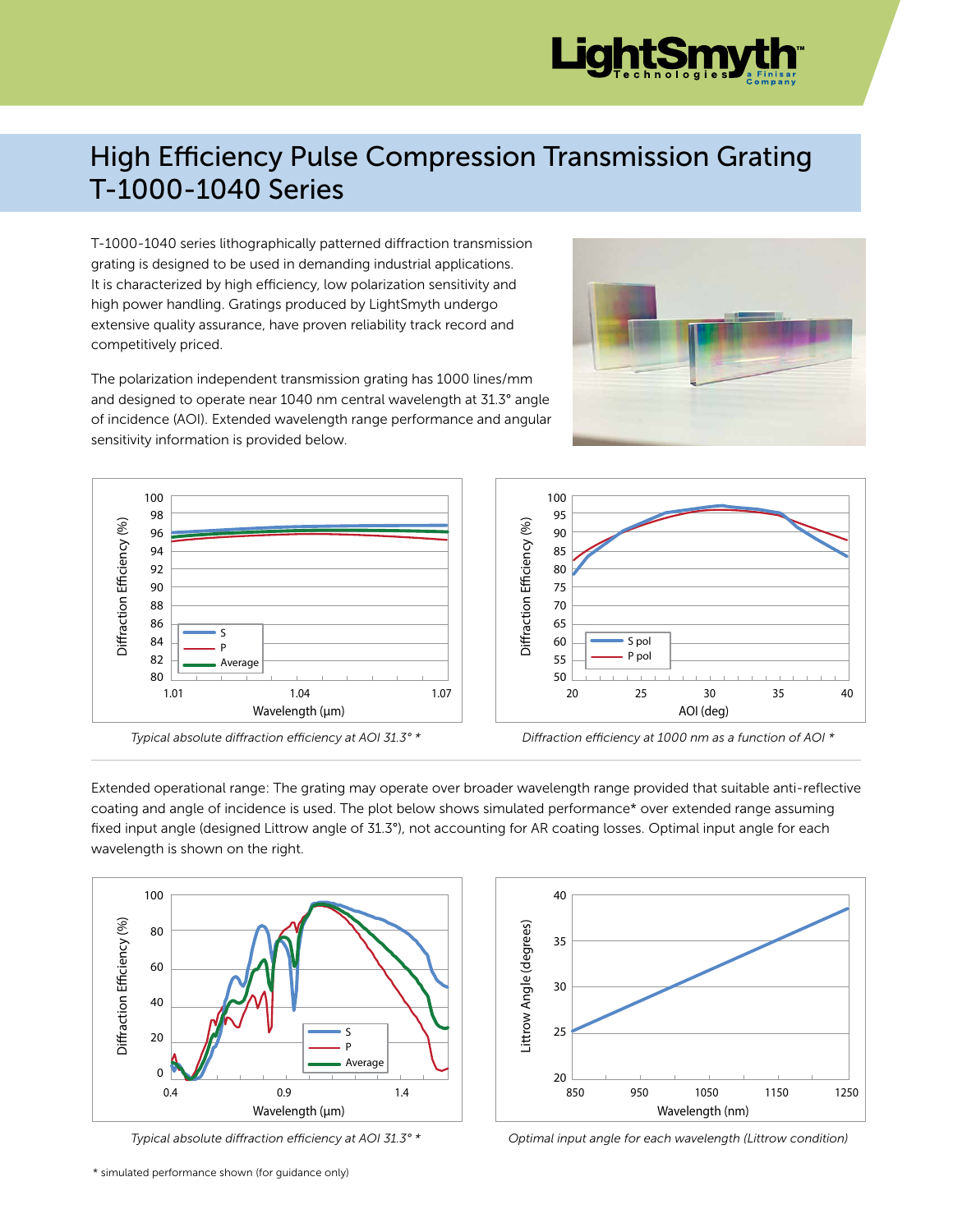| Optical                               |                             |          |  |  |  |
|---------------------------------------|-----------------------------|----------|--|--|--|
| Description                           | Value                       | Units    |  |  |  |
| Line Density                          | 1000.0                      | Lines/mm |  |  |  |
| Line Density Uniformity               | 0.001                       | Lines/mm |  |  |  |
| Angle of Incidence (AOI) <sup>1</sup> | $31.3 + 1$                  | $\circ$  |  |  |  |
| Wavelength Range                      | $1040 + 20$                 | nm       |  |  |  |
| Optimal polarization                  | Any                         |          |  |  |  |
| Diffraction Efficiency <sup>2</sup>   | > 94 (average polarization) | $\%$     |  |  |  |

Notes: <sup>1</sup> Optical grating performance will remain substantially similar over a 5° variation in angle of incidence. <sup>2</sup> Worst case in the operational wavelength range for average polarization.

| Mechanical               |                                          |  |  |  |
|--------------------------|------------------------------------------|--|--|--|
| Dimension tolerances     | +0.2 for grating size and width          |  |  |  |
| Substrate Thickness      | $0.675 + 0.050$ mm or $0.95 +/- 0.05$ mm |  |  |  |
| Material                 | Fused silica, dielectric layers          |  |  |  |
| Scratch/Dig <sup>3</sup> | 60/40 standard, 40/20 and 20/10 custom   |  |  |  |

Note: <sup>3</sup> As per MIL-PRF-1380B in the clear aperture; no requirements outside of the clear aperture.

| Substrate dimension options |                                                                      |                                   |                                       |                                        |  |  |
|-----------------------------|----------------------------------------------------------------------|-----------------------------------|---------------------------------------|----------------------------------------|--|--|
| Part Number                 | Substrate width, mm <sup>4</sup>                                     | Substrate height, mm <sup>4</sup> | Clear aperture width, mm <sup>5</sup> | Clear aperture height, mm <sup>5</sup> |  |  |
| T-1000-1040-3212-95         | 31.8                                                                 | 12.3                              | 30.8                                  | 11.3                                   |  |  |
| T-1000-1040-3225-94         | 31.8                                                                 | 24.8                              | 30.8                                  | 23.8                                   |  |  |
| T-1000-1040-13012           | 130                                                                  | 12.3                              | 125                                   | 11.3                                   |  |  |
| T-1000-1040-13025           | 130                                                                  | 24.8                              | 125                                   | 23.8                                   |  |  |
| Custom dimensions           | Any rectangle fitting within 135 mm diameter circle (e.g. 130x20 mm) |                                   |                                       |                                        |  |  |

Notes: 4 Width is perpendicular to grating grooves, height is along the grating grooves. <sup>5</sup> Clear aperture is centered on the substrate.

## Typical Optical Layout

**LiahtSmvth**\*

The transmission grating is designed to operate in Littrow configuration, where the angle of incidence and diffraction are the same for the central operational wavelength. Light is dispersed in the plane perpendicular to the grooves.



LightSmyth Technologies • www.LightSmyth.com • Tel + 1-541-431-0026

© 2016 LightSmyth Technologies. All rights reserved. LightSmyth is a pending trademark of Finisar Corporation. Features and specifications are subject to change without notice. 12/16